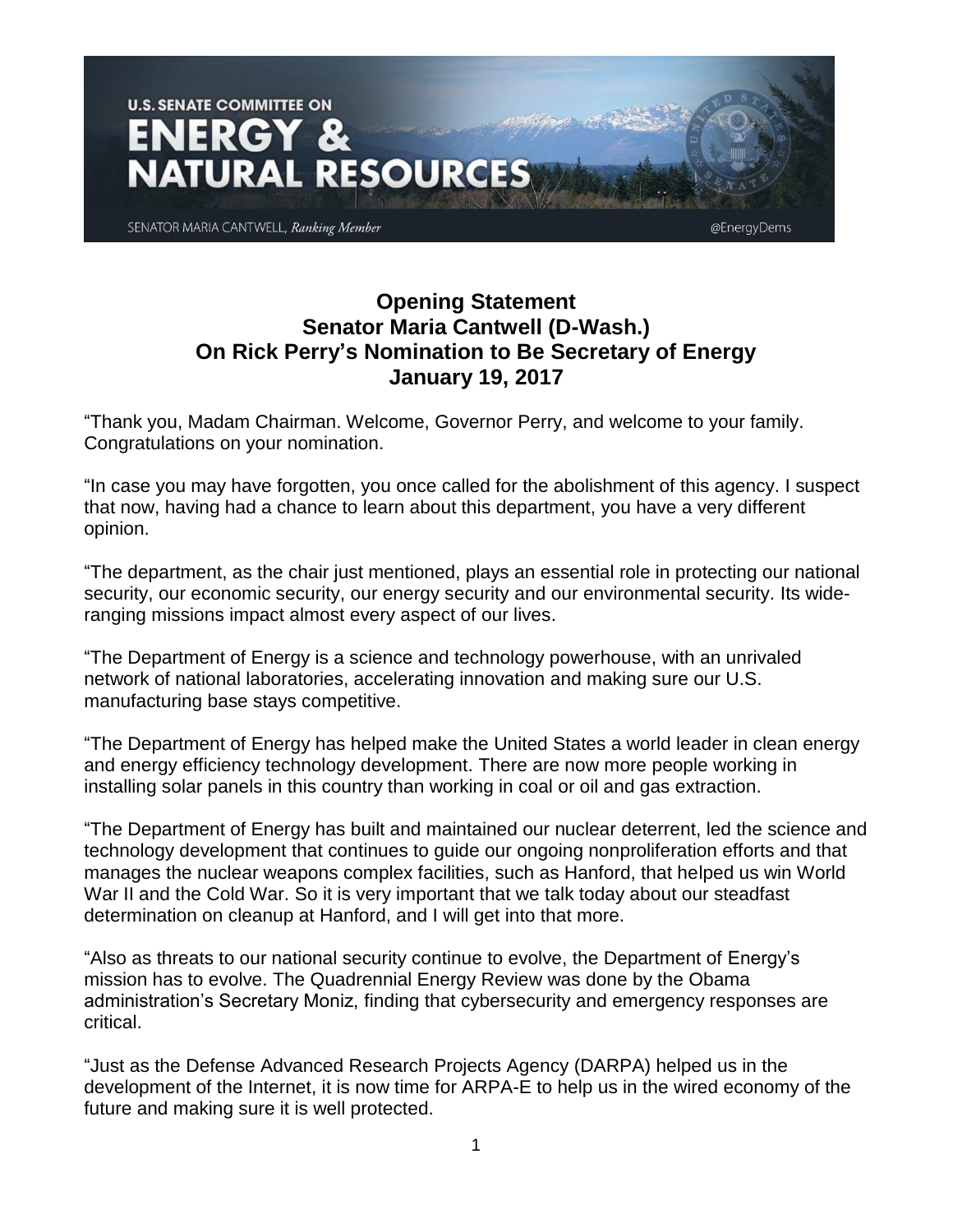

"It will be the job of the next Secretary of Energy to be a good overseer of this enterprise—not only to maintain the achievements of the past 40 years, but to maintain U.S. leadership in an increasingly competitive global market for clean energy technologies and to protect the electric grid from the growing threat of cyber-attacks. Leading the national labs is going to be a critical aspect of this leadership and leading the R&D is paramount.

"It is our job today to consider how well you will do that job.

"So like many of my colleagues, I am deeply concerned by some of the things that Governor Perry has said in the past about climate science. We will get to this in more detail.

"I believe that it is the consensus of the scientific community that climate change is real. It is happening now, and it is due to human activity. Yesterday, National Aeronautics and Space Administration (NASA) just announced that 2016 was the warmest year on record.

"In the Arctic, where warming is happening faster than any place on earth, the melting of sea ice levels is at an all-time high. How do we know all of this? We know, because the Department of Energy does all of the research.

"We want to make sure that climate science in the Arctic is not just something the Department of Energy, its national laboratories and its university partners are doing. We need people to understand that it is not just some academic pursuit. We need the information for very important decisions. The nature and the pace of these changes have serious impacts for the Department of Defense investments and the kinds of infrastructure we need to stand up in the Arctic.

"We are an Arctic nation. That means that this part of the world is going to be coveted by many nations. Its shipping lanes, its trade routes, its defense issues are going to be central. So as Sen. Murkowski could also tell you, it has implications for Arctic communities and their way of life is also impacted. In my Washington state alone, our fisheries industry and shellfish industry were almost devastated by ocean acidification.

"So the Department of Energy's scientific horsepower is key to understanding these trends. I hope you can understand there is widespread anxiety about President-Elect Trump's intention to dismantle these scientific capabilities or simply just starve them for resources.

"We hope that you, Governor Perry, will be someone who understands and believes in this science mission of this agency and will lead it to the best of your abilities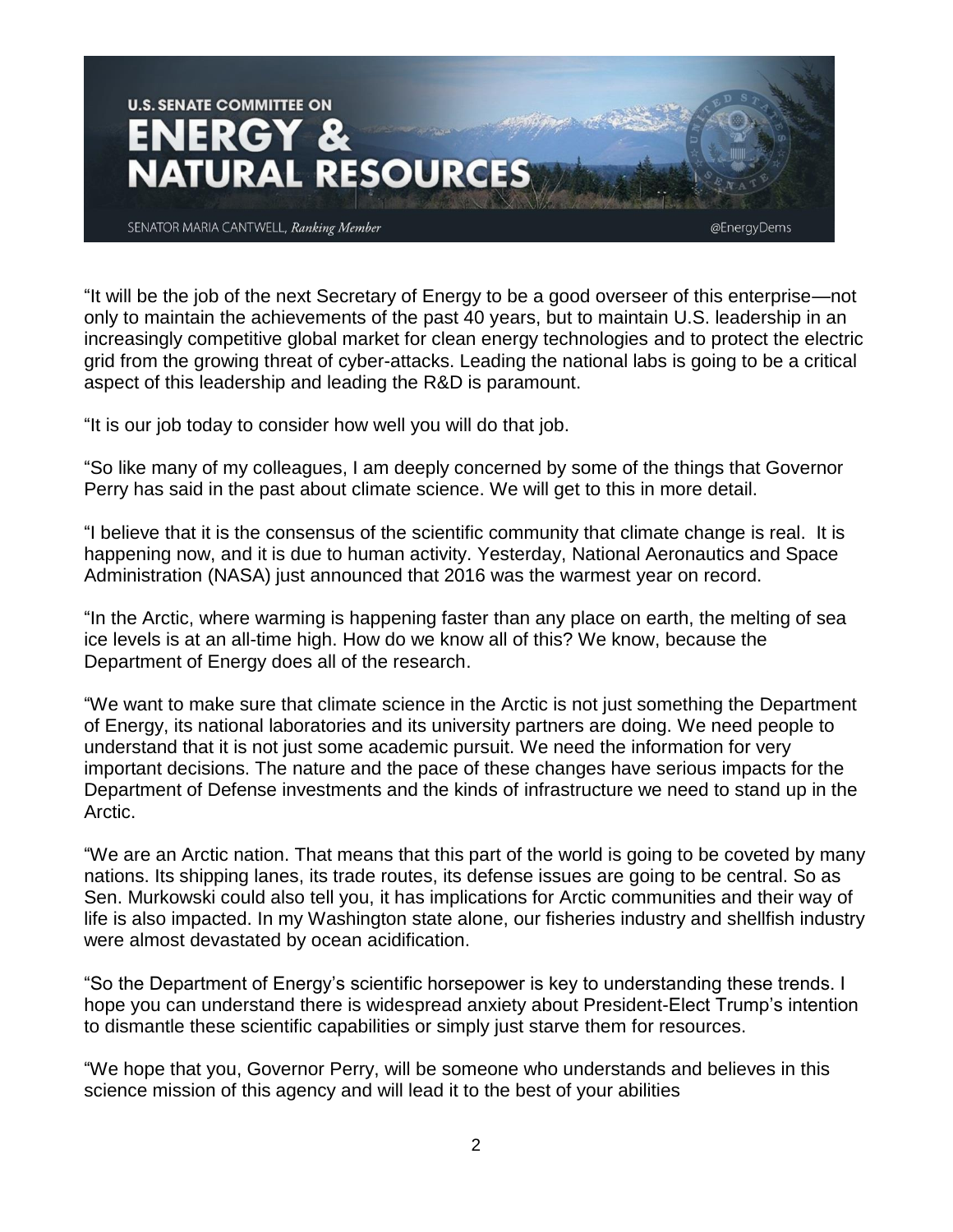

"Mission Innovation, which is the priority of this agency in continuing to move forward with renewable energy, is also critically important. Almost 2 million Americans work in energy efficiency alone, driving significant savings to consumers by these advancements.

"The Quadrennial Energy Review (QER) estimates that we will need to fill 1.5 million new energy jobs by 2030, most of which will be in clean energy and grid modernization.

"What we have seen through the innovation that has happened through Sandia National Laboratories, the National Renewable Energy Laboratory, Lawrence Berkeley National Laboratory, the University of Washington, and many other individuals is that the cost of utility scale solar has dropped 64 percent since 2008, which caused solar energy last year to lead all forms of energy in new capacity installations in the United States. We have seen energy efficiency in buildings give back billions to consumers in savings.

"More than 115,000 electric vehicles were sold in the U.S. in 2015, doubling the amount sold in 2012. And DOE's Energy Efficiency and Renewable Energy (EERE) office helped bring down the cost of electric vehicles (EVs) through research on better batteries.

"All of these energy innovations rely on the important investments that are made by the Department of Energy and the national labs that support them.

"The choice before us, in my opinion, Governor Perry, is pretty clear: the Trump administration can either cling to the fossil fuel industry of the past or continue to lead on the innovations that are going to be leading technologies in the world and put the U.S. in a clear leadership position. I hope that you will understand that these missions are so important.

"Along with that is also the mission of nuclear waste cleanup, which is almost 20 percent of the agency's budget. The science and technology that underpins our ability to clean up here is critically important, as well as protecting us through nuclear nonproliferation efforts.

"As I mentioned earlier, the Quadrennial Energy Review could not be clearer on the issue of cybersecurity. In light of recent revelations about Russian hacking, the next Secretary of Energy needs to take very seriously the threats to our nation to our electricity grid. We are increasingly becoming a wired economy. My constituents spend night and days developing new technologies. They deserve a president and an Energy Secretary who are going to take the threats of Russian hacking seriously and defend us against them. I hope that we can go into more detail in questions about this.